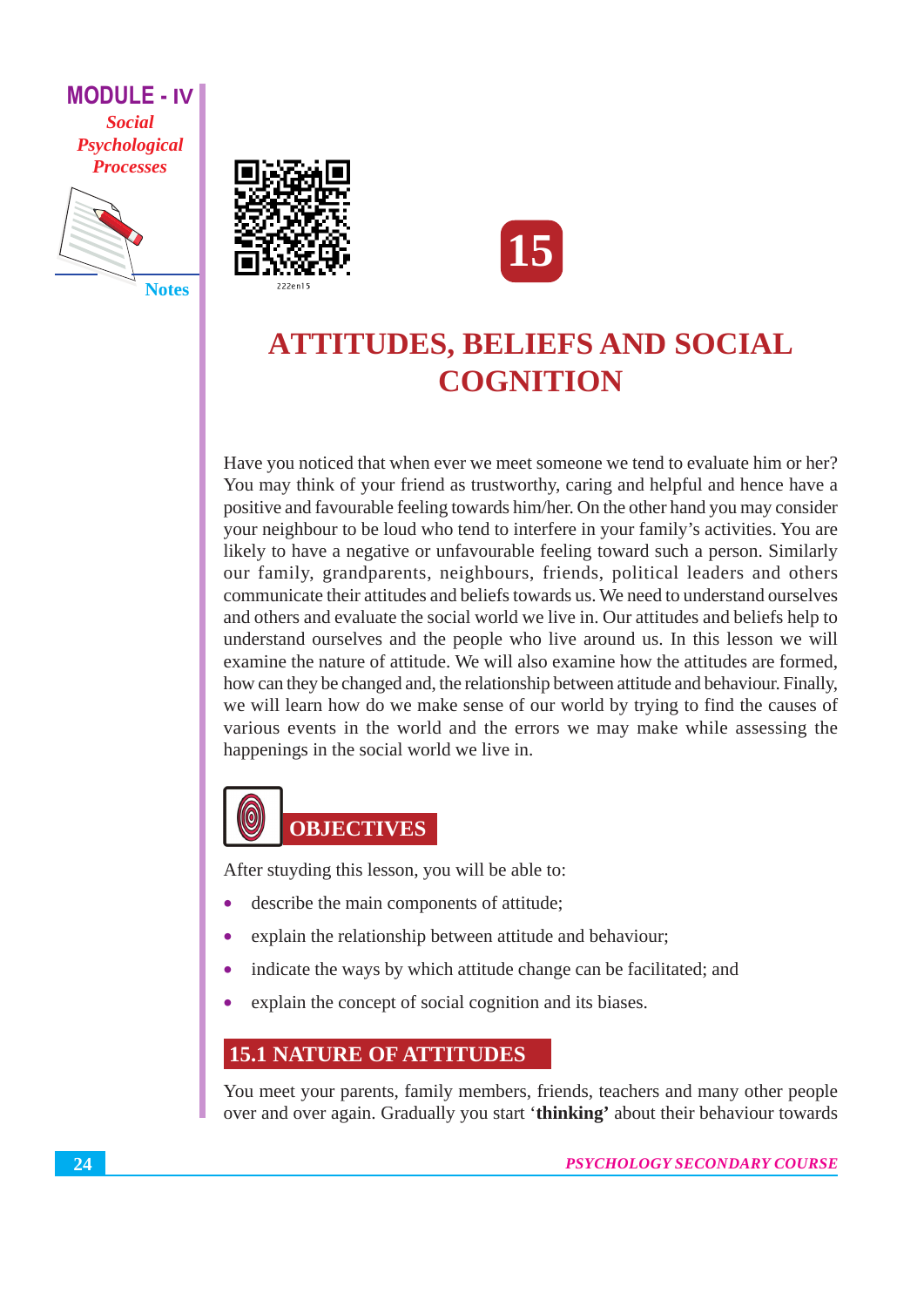you. You experience certain kind of 'feeling' towards them, and start 'behaving' toward them in a particular manner. In other words by 'thinking', 'feeling' and 'behaving' you come to form an attitude towards the people, events, objects and everything that exists in the social world.

Attitudes are defined as our favourable or unfavourable evaluations of people, objects, and situations. We communicate our attitudes in the form of statements such as: "I like mangoes", "I enjoy classical music", or "I do not enjoy rock music". When we use words such as 'like', 'dislike', 'love', 'hate', 'good' and 'bad' we are describing our attitude towards objects, people or issues. Attitude consists of three aspects *i.e.* cognitive, affective and behavioural:

- 1. Cognitive part  $-$  It refers to the thinking that brings about the development of a belief about the attitude object.
- 2. Affective part It refers to the direction (positive or negative feeling), intensity of a person's evaluation or the **emotion experienced** towards the attitude object.
- 3. Behavioural part  $-It$  is the likelihood of acting in a certain manner towards the attitude object.

These three components, thinking, feeling and behaving, come together and we form an attitude towards a person or an object. At times these components may be inconsistent. Thus you may hold a positive attitude towards a neighbour  $-$  he is intelligent and hardworking (positive qualities) – but you may not like his/her manners. Or you may not like your neighbour but you may still help him/her when the situation demands. Both the possibilities are likely to occur. Normally if you hold a strong attitude, all the three components of attitude remain consistent and do not contradict each other. For example, if a well known cricketer, like Sachin Tendulkar, is visiting your neighbourhood and you are extremely fond (feeling) of playing and watching cricket, then you will actively plan (thinking process), and visit the venue (behaviour). Or, you may find Sachin Tendulkar to be an excellent cricket player (thinking part), yet are not a keen player yourself nor do you watch the game of cricket regularly (low liking emotional experience) and hence may decide not to put in the effort to meet him (low probability of behaviour).

#### **Activity 1**

#### **Components of Attitude**

- A) Make a list of the various aspects that you think, feel and act towards your best friend. Identify the cognitive, affective and behavioural components of attitudes.
- B) Make a list of various issues. A list is provided below you can also use, now rate the following - school education, smoking, teachers, drinking, myself, dieting, meeting new people, family, friends, eating vegetables, chocolates on a 7- point scale of liking, ranging from "least liked" (1) to "most liked" (7).

**MODULE - IV Social** Psychological **Processes** 

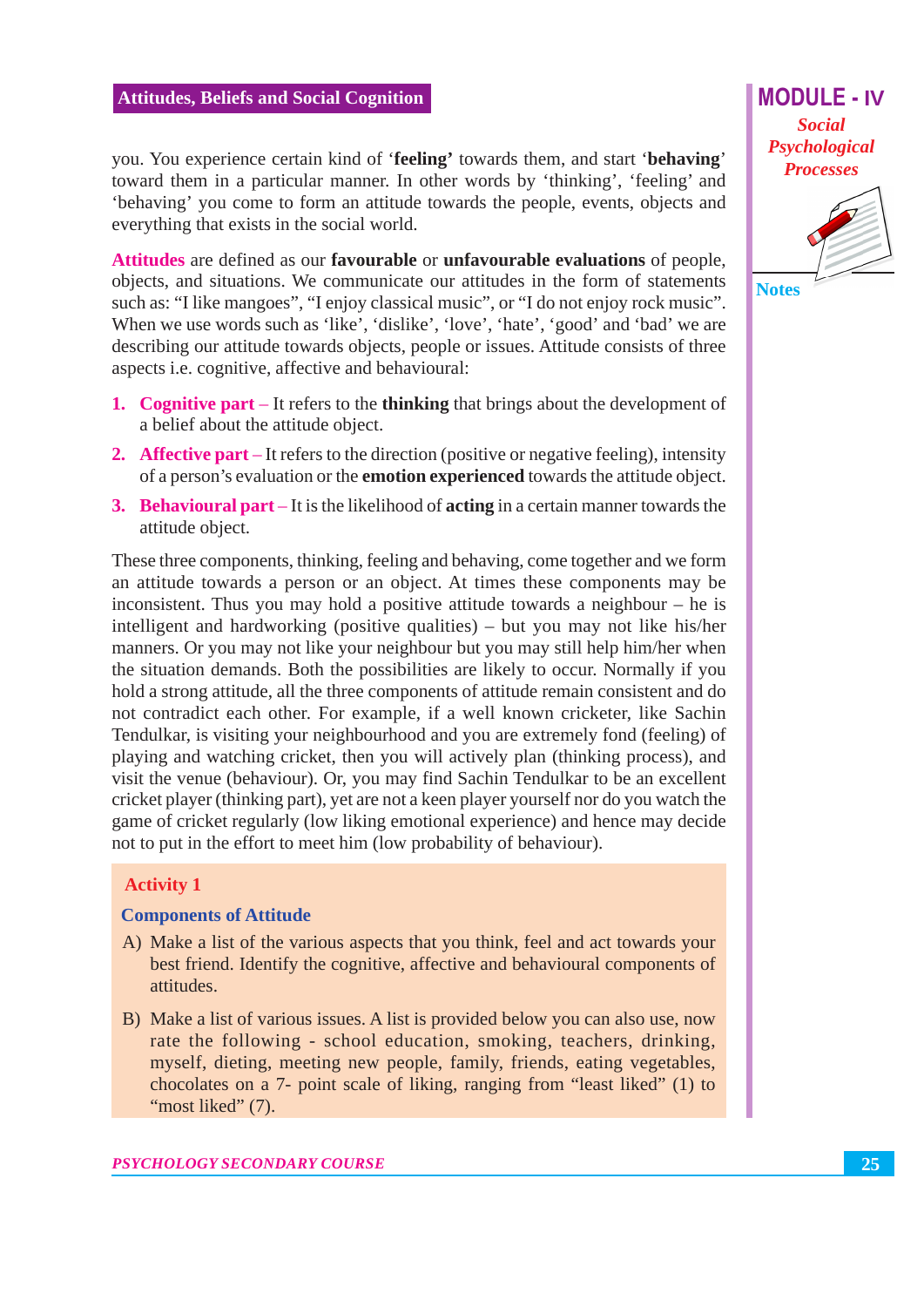**MODULE - IV Social** Psychological **Processes** 



A 15 year old boy and girl student gave the following responses. You can also make a similar representation of the ratings on various issues.



Fig. 15.1: Ratings of 2 individuals on various issues

- C) Ask a friend to rate the same list. Compare the two lists and identify the similarities and differences between the two sets of ratings. You can prepare vour own list also.
- D) Can you assess a person's attitude by asking about only any one attitude component?

It has been found that attitudes are held for a **long period of time. Attitudes change** especially when you undergo new experiences. Also they are characteristics of a person, and differ in type and strength from person to person depending upon the socialization and interaction with the social world.

#### **Functions of Attitude**

Why do we form attitudes? It allows us to simplify social life which is complicated and full of various types of information. Attitudes serve four important functions in our lives:

- 1. Attitudes allow us to **understand the world** around us. Positive attitudes help to come closer to some people and make you agree to their requests. You may identify with role models (e.g. Sachin Tendulkar, Mother Teresa) and try to develop their way of thinking and behaving. The negative attitudes make us stay away from such people or situations.
- 2. Attitudes help **describe the social groups** that each one of us belongs to. As members of a family, group of friends, or, religious, political group we share similar attitudes and this helps to bind us together. Thus we may favour the religious and political groups we belong to and show unfavourable attitude towards the other groups.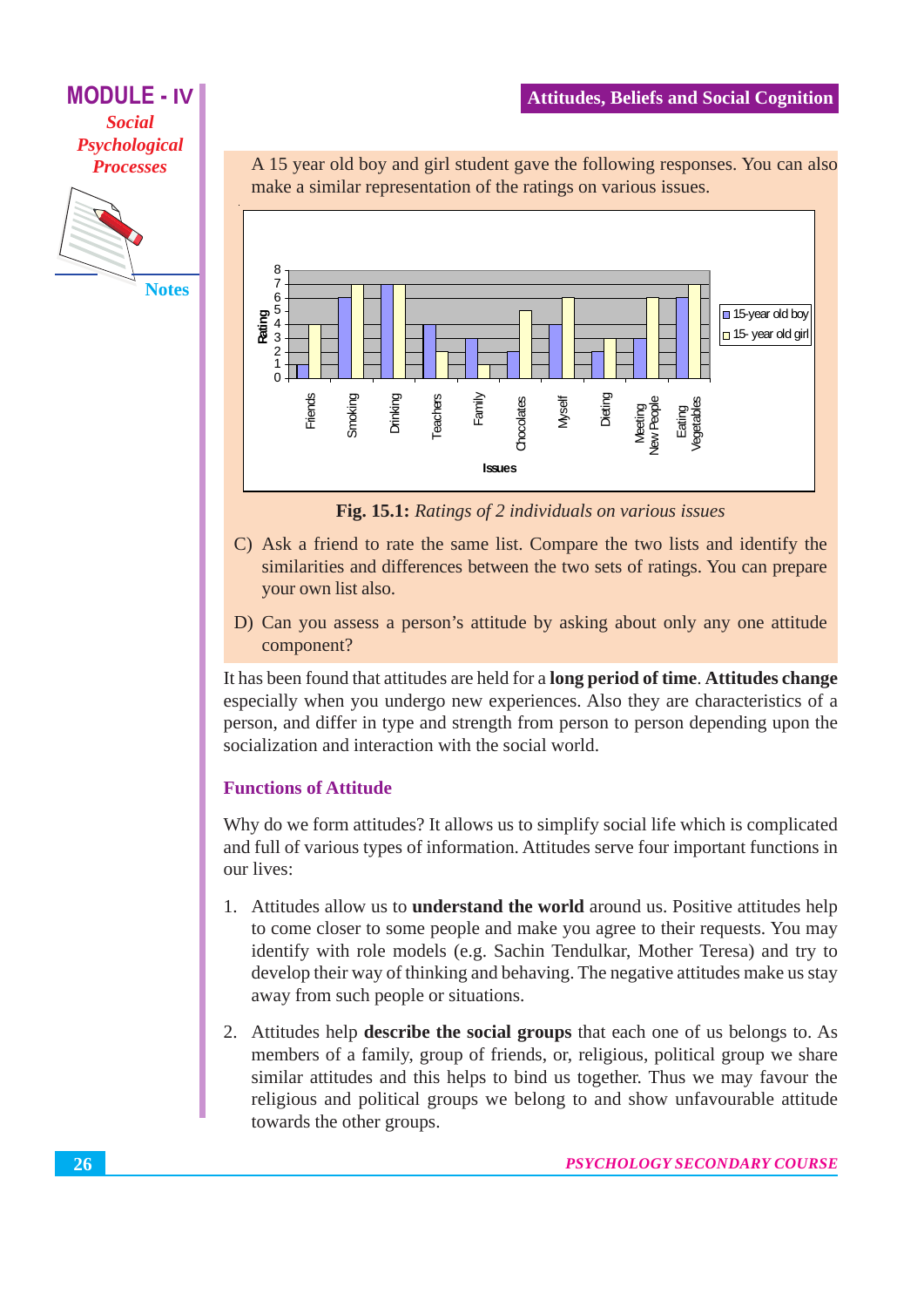- 3. Attitudes also help us to understand 'who we are' or our identity. Attitudes express an individual's values and self-concept. For example, some people value equality while others may value freedom or compassion. Mahatama Gandhi's attitude towards honesty and Mother Teresa's concern for the poor and needy is well known
- 4. Attitudes help us to **get support, praise and acceptance** from others. People who hold similar attitudes are attracted toward each other. For example, your friend and you share common interests and attitudes, both of you like each other and hence it makes easier to carry on the friendship. Thus attitudes help us to adjust in our social interaction.



State whether statements are true or false:

- 1. Attitudes are positive evaluations of a person or an object.
- 2. Emotions expressed about an attitude object refers to the affective component of an attitude.
- 3. Attitudes are held for a short period of time.
- 4. Attitudes provide us with a sense of self.
- 5. Holding specific attitudes helps us to gain approval from others.

# **15.2 FORMATION AND CHANGE OF ATTITUDES**

By now you have understood that attitudes are basically learnt through interaction with others and personal experiences. Usually children acquire the attitudes of their parents. Has your mother warned you not to talk to strangers? Are you as religious as your grand parents and parents? Attitudes are the result of many different influences yet the common aspect is that it is acquired through different types of learning.

**Direct contact:** In an earlier lesson you have learnt about how a neutral object gets associated with an established stimulus-response. Repeated association with the stimuli evokes positive or negative feelings. The attitude object now comes to have the same feelings. This involves **classical conditioning** (see Lesson 5). Strong smells, tastes and sensory information can bring about strong emotional responses. For example, if a child eats sprouts and dislikes it, there are chances that this dislike will be generalized to other food items similar in colour and taste.

**Direct instruction:** Instructions given by parents, teachers, or leaders, lead to formation of specific attitudes. Parents tell their children not to smoke and drink

**Social** Psychological **Processes** 

**MODULE - IV** 



**Notes**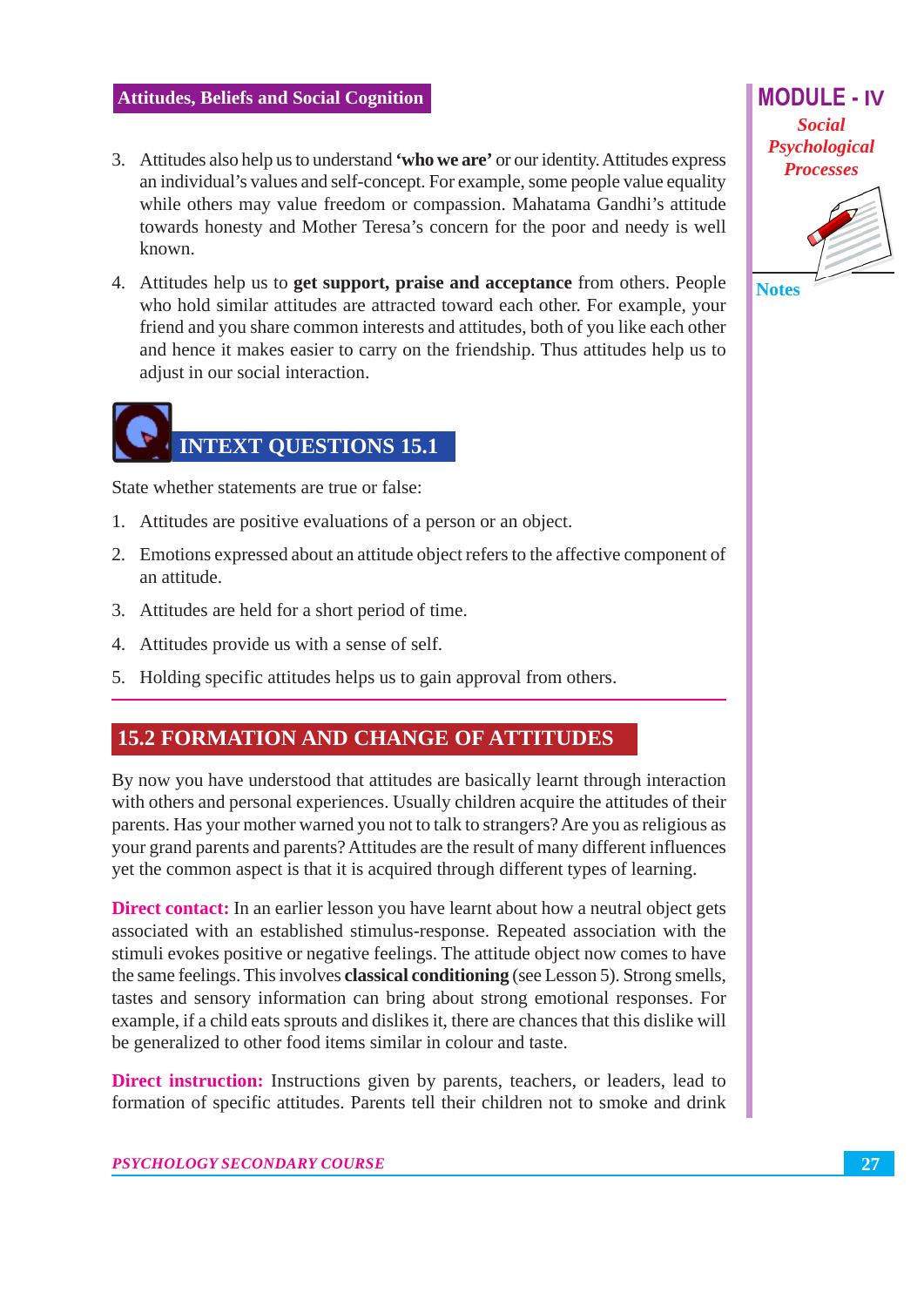

**Notes** 

because it is unhealthy. Teachers may also reinforce this attitude. The child may develop a negative attitude towards smoking and drinking.

**Interaction with others:** We are usually in the company of others and adopt attitudes similar to the group we belong to. For example, if your group of friends think it is 'cool' to wear black jeans and shirts decorated with chains, you may think it cool to be dressed in such clothes. Also, if your friends think it 'cool' to smoke and drink then you may not listen to your parents and teachers but agree with the peer group. You choose such a way of behaving, as this behaviour is reinforced by the reward you get from your friends, that is, praise, approval and acceptance as a group member. Further, such actions make you 'feel good', increase your self-esteem and make your attitude even stronger. The use of rewards involves **instrumental learning** (see Lesson 5). By controlling rewards and punishments children are taught specific attitudes.

**Observational learning:** Attitudes are often learnt through observation of other people's actions. As a child do you remember how your grand parents sang *bhajans* everyday during prayer time? As a young adult you may also now enjoy such songs. Or, how did your mother react when she saw a stray dog? If she showed fear and an attempt to run away from the dog, it is likely that you may also have developed the same attitude.

In addition, the educational system, media particularly television, movies, magazines and newspapers all influence attitude formation. Belonging to an impressionable age children believe in what they watch on the TV. Advertisers take advantage of this and try to get children to form specific attitudes towards what they want to sell. As you have noticed almost all companies and organizations spend a lot of money on advertisement aimed at pursuading people for change in their attitude.

#### **Attitude Change**

We have learnt about the nature of attitude and how attitudes are formed. No doubt, attitudes once formed are difficult to change. Yet, because attitudes are learnt they can also change with new learning. Attitude change depends upon the following factors.

- **Source:** The person who delivers the message is called the **communicator**. The probability, that you will change your attitude is higher if the message is conveyed by experts, who are considered to be trustworthy, attractive and similar to the person receiving the message. Thus, if the cricketer Sachin Tendukar says that a particular drink gives him energy, the target audience is likely to be young children who consider him as a role model in the field of sports. They are likely to buy the drink because they assume that they would be able to 'play like him'.
- **Message:** The nature of message is important because it provides the information for attitude change. The message should be clear and well organized. Messages that produce anxiety and fear are more effective. Thus an advertisement on soap may explain that perspiration from the body results in bad odour and your friends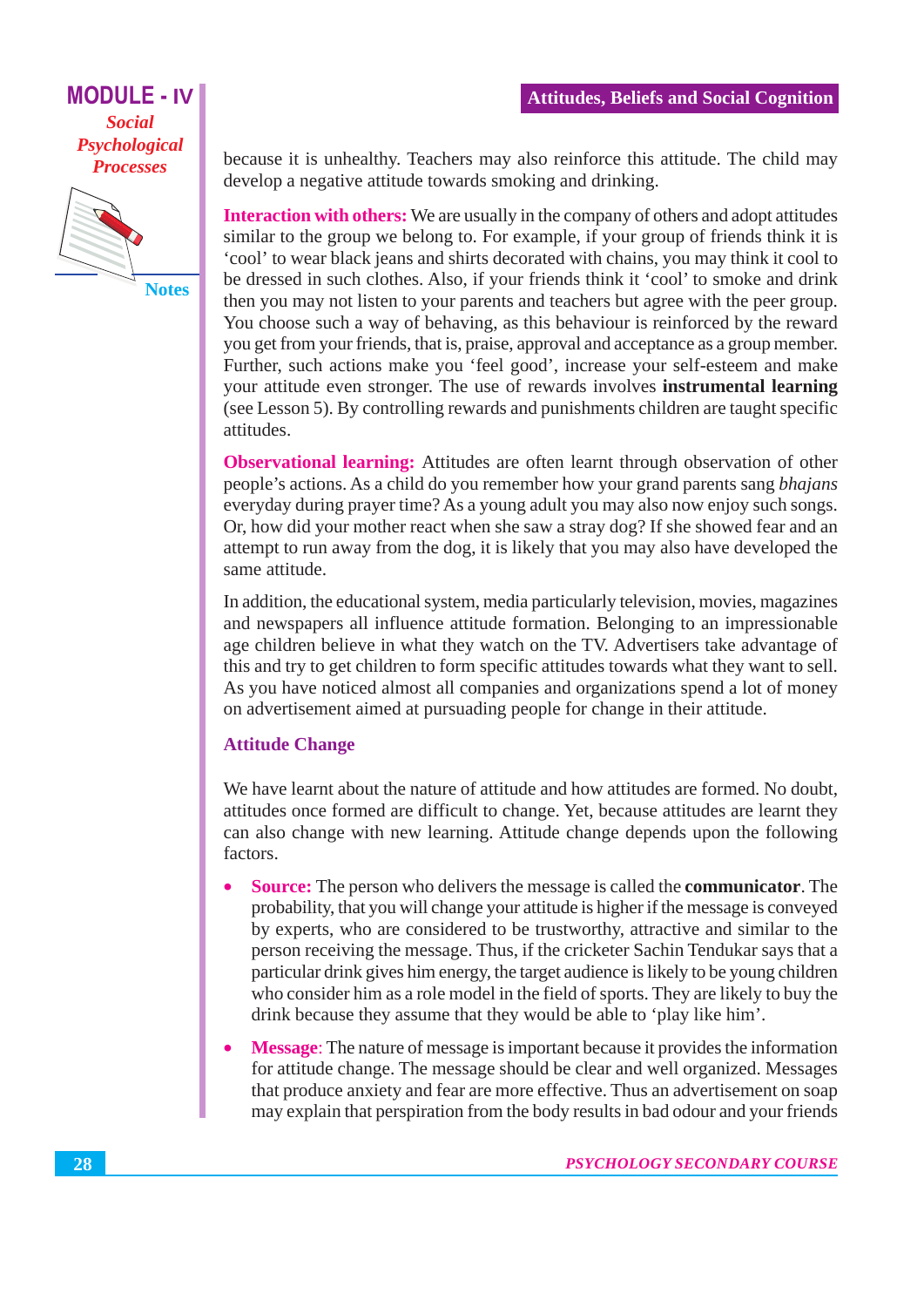will turn away from you. Or, if you have a bath with a particular soap then you are likely to be flooded with friends!

**Person:** The characteristics of the person whose attitude is to be changed plays an important role in attitude change. Attitudes that are strong, personally important, complex and interconnected are difficult to change. Thus your attitude towards family would be difficult to change rather than preference of a soap or drink.

Thus 'who' (communicator) says 'what' (message) to 'whom' (person for whom the communication is meant for) will determine whether attitude change will take place or not. What other people say and do has an effect on us. The advertising industry's aim is to change attitudes towards a particular product or services. They use these three aspects of attitude change in their advertisements.

# **Activity 2**

#### **Attitude Change**

Attitude change is possible when a message plays on the emotions of others. Select advertisements (from television, newspaper or magazines) about body image and target adolescents in the age group of 15-16 years. Analyze on the basis of the three components of attitude. Which attitude component is most dominant in the advertisement message?

## **Activity 3**

### **Attitude Change**

Select a magazine which has a high readership in your own city. Mark all the advertisements in the magazine.

- a) Note the words and images used in the advertisements. Now identify the three sources of attitude change in each advertisement: the source person, the message communicated and the person to whom the message is addressed to. Prepare a table and find the frequency of occurrence of each source.
- b) Advertisers often use a wide range of human motives/needs to sell their products. In lesson 5 (Motivation and Emotions) you read about the different types of motives: physiological needs, self-esteem needs, social and prestige needs, and self-actualization amongst others. Take each advertisement and identify the need which is being called upon. Prepare a table of the frequency of occurrence of each need that you have identified. This project will help you understand how advertisers use primary and secondary needs to change the attitudes of people.

# **NTEXT OUESTIONS 15.2**

State whether the statements are 'True' or 'False':

1. Learning plays an important role in the acquisition of attitudes.

**PSYCHOLOGY SECONDARY COURSE** 

# **MODULE - IV Social** Psychological **Processes**



**Notes**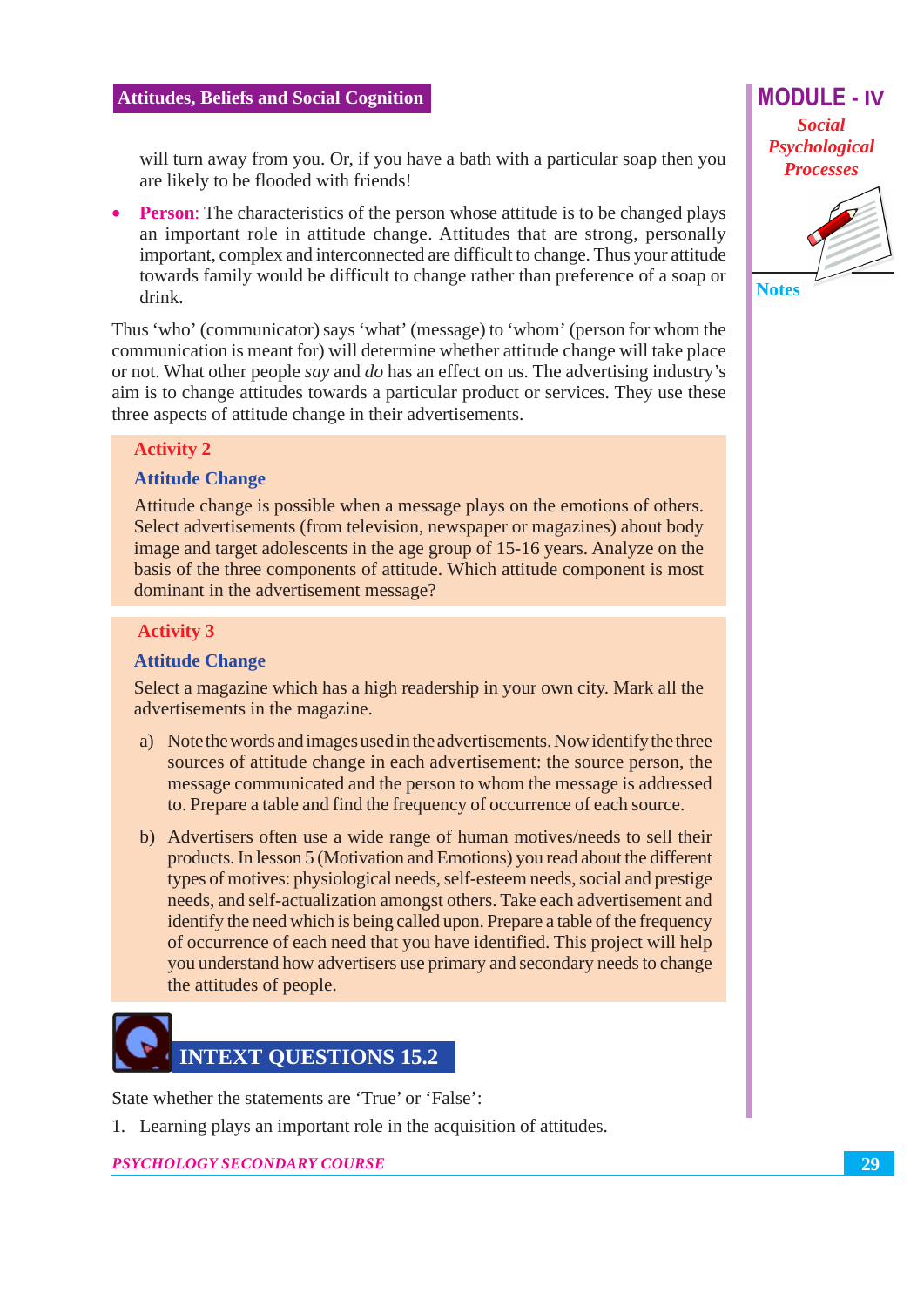**MODULE - IV Social** Psychological **Processes** 



**Notes** 

- 2. We tend to adopt similar attitudes of the groups we belong to.
- 3. Messages that produce anxiety and fear are ineffective.
- 4. Change in attitude is higher if the message is conveyed by an expert.
- 5. Attitudes that are strong and personally important are difficult to change.

# **15.3 RELATIONSHIP BETWEEN ATTITUDES AND BEHAVIOUR**

The relationship between attitude and behaviour is complex and it is often difficult to predict one's attitude from his or her behaviour. How many times have you heard people state that they want to be fit but they do not exercise, or that they are worried about global warming but drive a big car which consumes petrol by the gallons! People say one thing but do not necessarily follow it up with appropriate behaviours. Studies have shown that there are certain special conditions under which attitudes can predict behaviour:

- When attitudes are **strong and consistent**, that is when the three components of attitude are clear and stable they better predict behaviour. Weak, unimportant and ambiguous attitudes are less likely to predict behaviour.
- When one holds a strong attitude or when one is **conscious of one's attitude**,  $\bullet$ thereby it is also easily recalled and possible to predict behaviour.
- When attitudes have been formed through **direct experience** prediction of  $\bullet$ behaviour is more accurate.
- When one acts under social pressure attitude may be expressed in diverse ways.  $\bullet$ An adolescent may not want to smoke or drink because it affects health. But peer group pressure may force him to drink. Thus his way of thinking is different from his behaviour. When external influences are minimal then attitudebehaviour relationship is becomes strong.

It is important to note whether behaviour is spontaneous or well planned. When behaviour is deliberated upon and planned, particularly which college to join, or when and whom to marry, these issues become important hence hasty decisions will not be taken. Thus when we have time to think and it is personally relevant then the attitude-behaviour relationship will be strong.

# **INTEXT QUESTIONS 15.3**

Read the list of attitudes carefully and state which type of learning was used for attitude formation: direct contact, direct instruction, interaction with others and observational learning.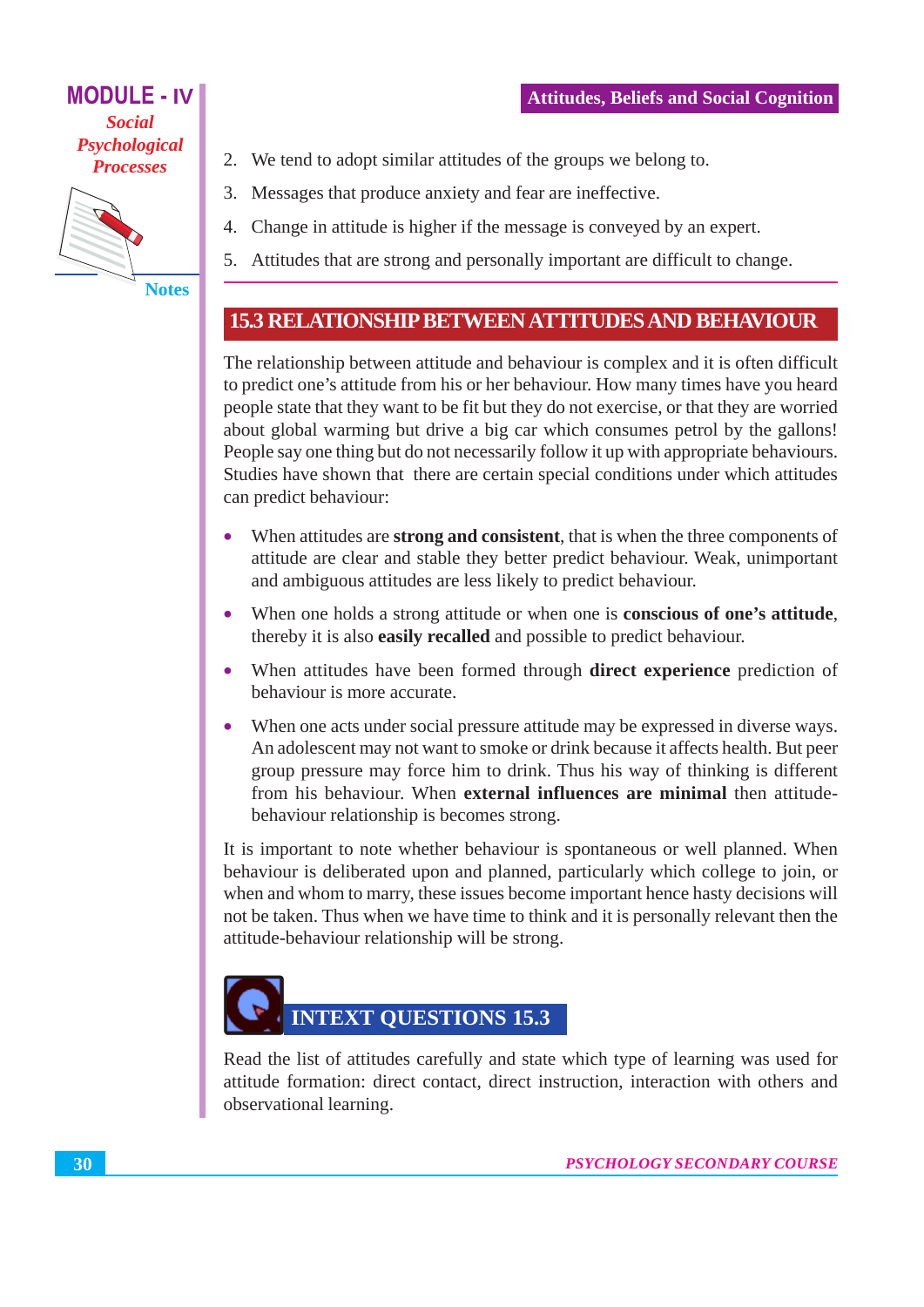- 1. Asha's mother listens to Hindi classical music at home and while driving. Asha has grown up hearing this music and now she too likes to hear this type of music.
- 2. Amit's father sits down with his son and explains why it is important to stop smoking and lead a healthy life. Amit stops smoking.
- 3. Shekar notes that his parents, elder brother, an uncle and close friends value hard work and commitment to work. He also starts to hold this attitude towards his studies.
- 4. Five year old Rekha watches her grand mother praying everyday in the morning now she also joins her grand mother while praying.
- 5. Five year old Mehak has recently joined a primary school. Her class room is coloured brightly, with lots of toys and a teacher who is warm and pleasant. She goes to school everyday happily.

# **15.4 BELIEFS AND BEHAVIOUR**

Like attitudes we also have beliefs about ourselves, people and things around us. Beliefs refer to the acceptance of something as truth. In fact when one has a strong belief it often becomes unshakable. For instance, belief that a supernatural power controls human destiny or a God is very strong, or, may have a belief in afterlife. Once a belief is formed you are confident about the occurrence of certain events and how you or people are likely to behave. It helps us understand why people behave in a particular way or why an event has taken place. Beliefs help us to organize our experiences in the social world and predict our own behaviour as well as the occurrence of events.

# **15.5 SOCIAL COGNITION**

Our minds try to make sense of the world around, and make necessary adjustments to function in it in adaptable ways. When a friend invites you for her birthday party you know many things about it - what type of dress to wear, you will carry a gift, that there will be many other friends, a birthday cake and good eatables, and the like. How do you know about it? Past experience and information about birthday parties and associated activities help form an image about 'birthday party' as different from other kinds of celebrations.

**Social cognition** refers to information received from the social world which is interpreted, analysed and remembered, such that we come to think, feel and understand about the people who live around us. But the information coming in is too much so we have to learn to organize it in the form of schemas. **Schemas** are a set of interconnected beliefs, information and examples about social objects, events and people. Once formed the schemas guide our thinking and behaviour. They simplify information so that we can interpret new information rapidly. There are various types of schemas dealing with persons, events and social roles.

# **Social** Psychological **Processes**

**MODULE - IV** 

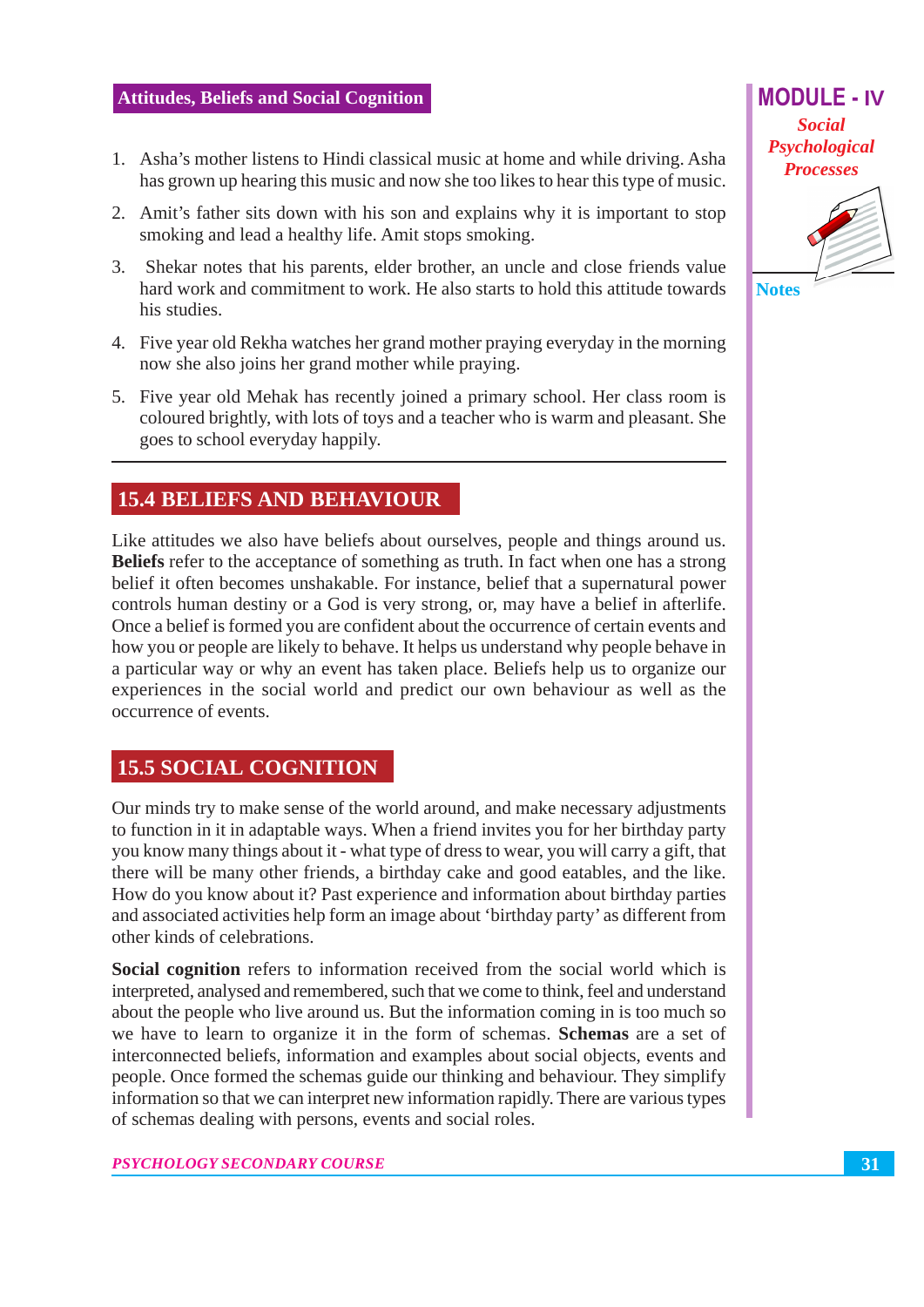

**Notes** 

#### **Activity 4**

#### **Schemas - Young Vs Older Generation**

Request an elderly person (a male and a female) to prepare a list that describes themselves and another list that describes the younger generation. Also, ask the youth (a male and female) to describe themselves and the older generation. Now compare the two lists how each group has a particular schema about themselves, as well as the other social group.

We also look for other ways to reduce information overload. We tend to use heuristics which are simple rules for making complex decisions quickly. If you are asked to identify a person who is abstract-minded, is committed to her/his work, works long hours, has students surrounding her/him – name the person – yes you are likely to say 'professor'. This is because these are typical attributes of a professor. Similarly, there are typical characteristics of a dancer, doctor or politician.

#### **Attribution: Understand the Causes of Behaviour**

We also look for the causes of one's own and other people's behaviour. This is termed as **attribution**. If your friend does not invite you for her birthday party you are going to question why she did not do so. So we are like naïve scientists trying to establish cause and effect relationships. If you fair poorly what reasons are you likely to put forward and when you do well in the examination what reasons will you give? There are two categories either you will attribute your success or failure to internal causes pertaining to personal reasons, (e.g. "I faired poorly because I did not put in effort", or "I did well in the examination because I put in a great deal of effort"). The external causes include anything outside the person. For instance, "I faired poorly in the examination because the question paper was tough".

#### **Sources of Errors or Biases in Social Cognition**

The internal or external causes lead us to commit the **fundamental attribution** error. For example, when we see another person come late for a meeting and drop her notes on the floor, we are likely to reach a conclusion that the person is 'disorganized and clumsy'. We tend to explain the cause of 'coming late' and 'dropping notes' to internal causes. When we are in the same position then we are likely to attribute the reasons of the same happening to external causes, such as, there was a traffic jam and the floor was slippery. Thus when we perceive others we perceive their behaviour to be caused by internal causes and say she is 'that kind of a person'. When we try to explain our own behaviour we do it in terms of situational or external causes.

In our effort to understand the social world we try to reason out yet we often make serious errors. Let us learn about some of the biases. The **optimistic bias** is the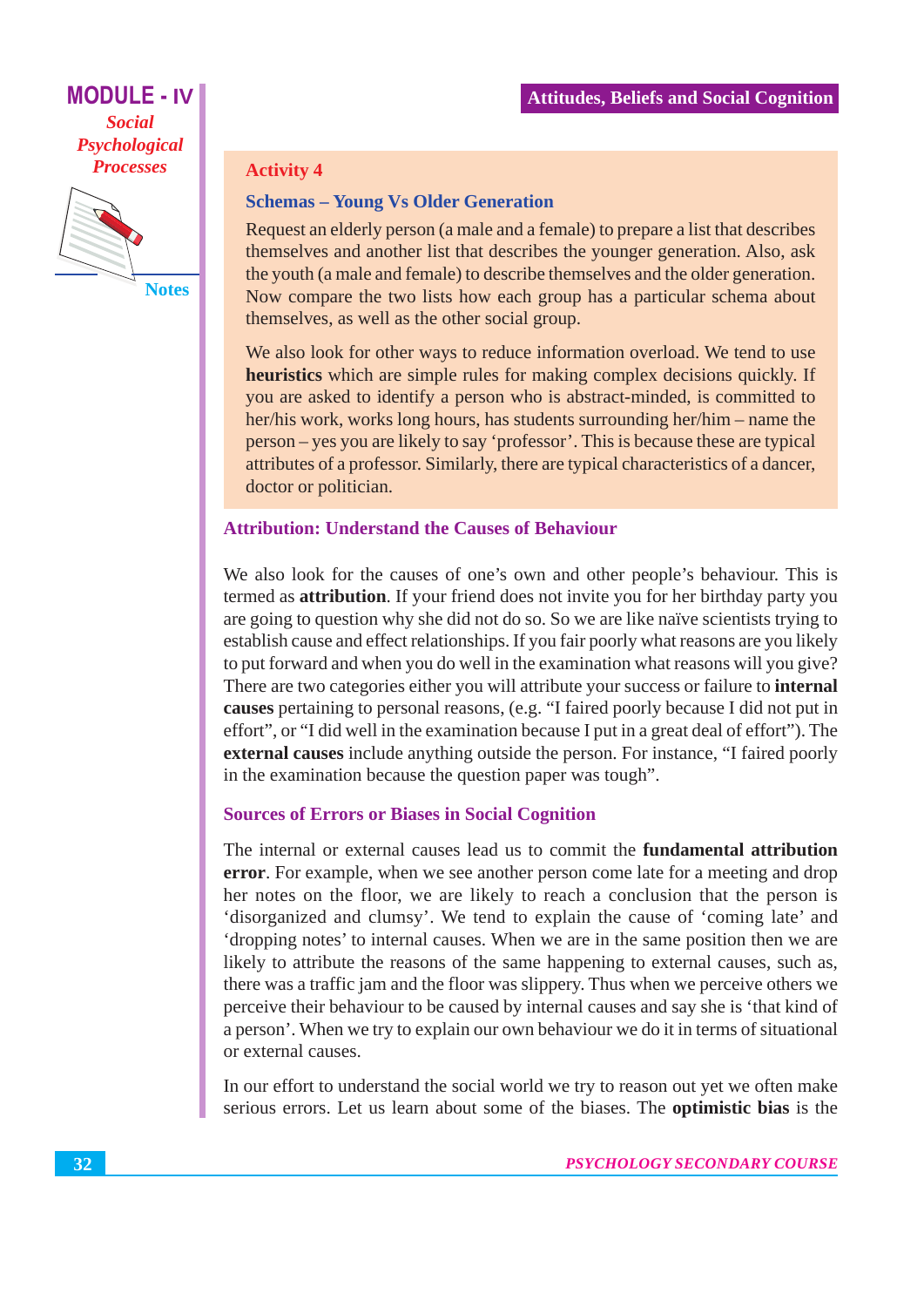**MODULE - IV Social** Psychological

**Processes** 



**Notes** 

tendency to believe that we are more likely than others to experience positive events. For example we believe that we will do well in our studies, get a good job and lead a happier life as opposed to not getting a job or falling ill.

We also have a strong **negativity bias**, the tendency to be sensitive to negative information. We give more attention and assign greater importance to such types of information. When you are informed about a person who is friendly, intelligent, good looking and arrogant, which bit of information is likely to stand out and be remembered? Yes, negative information will have a stronger influence than the positive one.

We often we think in terms of "what might have been" or **counterfactual thinking**. For example when we desire a good result in examination and do not get it we show strong regret over the missed opportunity. You are likely to say "I should have studied more and then I could have come first and be awarded the scholarship" either you will study more next time or it could lead you to be depressed about such thinking.

Sometimes we have a tendency to notice and search for information that support one's beliefs and ignore information that do not conform it. This is called confirmatory bias. People also tend to ignore basic information and get influenced by the distinctive features of the object.

It can be said that we make errors particularly when we use heuristics as shortcuts and when we do not put in efforts to think in detail. Also, for unimportant events we use heuristics and automatic processing, whereas, for important events we use conscious processing and thus make better decisions. Although we make these errors they help us to adapt to the situation. It helps us to focus on certain information that is of importance to us and reduces the effort for understanding the world.



Fill in the blanks:

- help simplify information so that we can interpret new 1. information quickly. (schemas, social cognition)
- $2<sub>1</sub>$ - are learnt through personal experiences and social communication. (personal schemata, role schemata, event schemata)
- 3. The tendency to be sensitive to negative information is called
- 4. When we prevent ourselves about thinking of certain topics we engage in - (counterfactual thinking, thought suppression)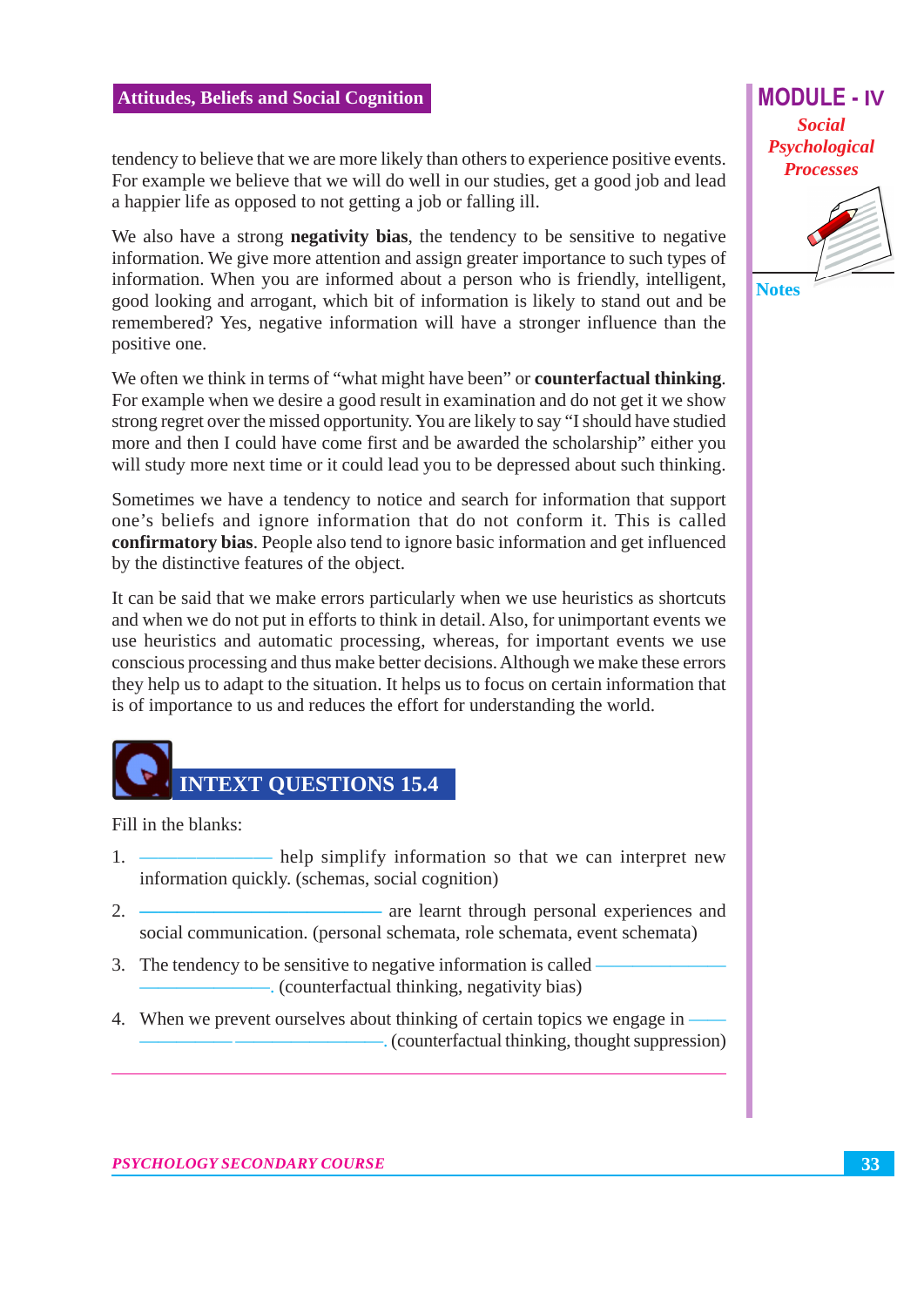

**Notes** 



- Attitudes are favourable or unfavourable evaluations of people, objects, ideas and situations. Attitude consists of three different yet interrelated components: cognitive, affective and behavioural components. They combine to create an attitude about an attitude object.
- Attitudes serve important functions of understanding the world, help define social groups and our identity and help gain acceptance from others.
- Attitudes are formed through different types of learning: direct contact, direct  $\bullet$ instruction, interaction with others and observational learning.
- Attitudes once formed are difficult to change, yet change is possible because  $\bullet$ attitudes can be learnt under new conditions
- Two types of attitude change incongruent and congruent change. Congruent  $\bullet$ attitude change is easier.
- Attitude depends upon the source, message and the target person.  $\bullet$
- Conditions under which attitudes predict behaviour when attitudes are strong  $\bullet$ and consistent, awareness of the attitude held, direct experience of attitude formation and external influence is minimal.
- Social cognition involves our effort to understand the social world. Schemas  $\bullet$ and heuristics help us to organize the incoming information from the social world. Causal attribution helps to look for internal or external causes of behaviour.
- Social cognition is subject to many errors, such as, negativity, positivity bias,  $\bullet$ counterfactual thinking and thought suppression.

# TERMINAL EXERCISE

- 1. Define attitudes. Describe the three components of attitude.
- 2. Briefly describe the functions of attitudes. Illustrate your answer with examples.
- 3. How are attitudes formed? Illustrate your answer with examples.
- 4. Can attitudes be changed? Explain the three important factors that help to bring about attitude change.
- 5. Explain the relationship between attitudes and behaviour. Specify the conditions under which the attitude-behaviour relationship will be strong.